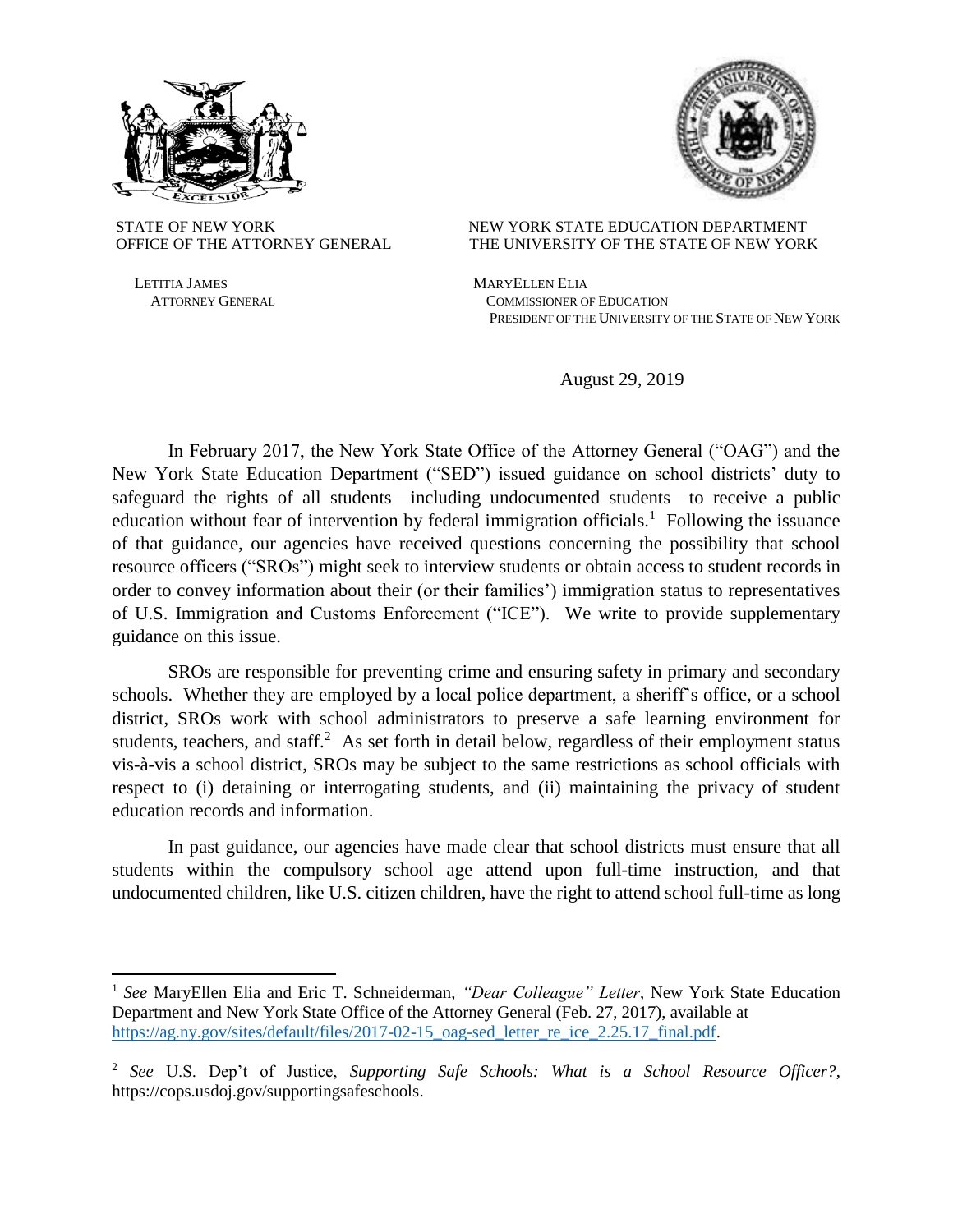as they meet the age and residency requirements established by state  $law$ <sup>3</sup>. Actions or policies, even facially neutral ones, that significantly deter undocumented students from receiving such a full-time education can expose school districts to liability.<sup>4</sup> In the event that a school district permits SROs on its school campuses, the district is similarly responsible for ensuring that those SROs do not significantly deter the rights of students to receive an education. To clarify our February 2017 guidance as it applies to SROs, we again address the two topics of detaining/ interrogating students and accessing student records or information.

**An SRO's detention or interrogation of a student in order to determine the student's immigration status could expose a school district to liability.** As stated in our prior guidance letter, the New York Family Court Act ("NYFCA") and other laws generally prevent law enforcement officers from removing a student from school property or interrogating a student without the consent of the student's parent or parental relation. Accordingly, in the event that ICE or other federal immigration officials appear at a school seeking access to a student, our agencies recommend that a school district advise all staff to contact the superintendent and the district's attorney for assistance in meeting its duties under the New York Education Law, *Plyler*, and NYFCA.

The same principle governs SROs working on school campuses. As you may be aware, some police and sheriff's departments have agreements with ICE or other federal immigration agencies to share information concerning the immigration status of individuals their staff encounter. Our agencies caution districts that SROs should not detain students or otherwise interrogate them for the purpose of determining the students' (or their families') immigration status, as such status is irrelevant to the school safety objectives an SRO is tasked with ensuring. Such questioning by an  $SRO - or$  the absence of a district policy prohibiting such questioning  $$ could subject the district to liability for significantly deterring a student's right to obtain an education, as set forth above. Furthermore, if such questioning were predicated upon a student's perceived race, nationality, color, or native language, an SRO's action could also subject a district to liability under other civil rights laws. $5$ 

 $\overline{\phantom{a}}$ 

<sup>3</sup> *See supra note* 1; *see also* Cosimo Tangorra, Jr., "*Dear Colleague" Letter*, New York State Education Department (Sept. 10, 2014), available at

[http://www.p12.nysed.gov/sss/documents/EducationalServicesforRecentlyArrivedUnaccompaniedChildre](http://www.p12.nysed.gov/sss/documents/EducationalServicesforRecentlyArrivedUnaccompaniedChildren.pdf) [n.pdf.](http://www.p12.nysed.gov/sss/documents/EducationalServicesforRecentlyArrivedUnaccompaniedChildren.pdf)

<sup>4</sup> *See Hispanic Interest Coalition v. Gov. of Ala.*, 691 F.3d 1236, 1247 (11th Cir. 2012) (holding unconstitutional a facially neutral policy that "significantly deters undocumented children from enrolling in and attending school") (citing *Plyler v. Doe*, 457 U.S. 202 (1982) (establishing a constitutional right to a free public education for undocumented and non-citizen students, and holding that school districts may not deny students a free public education on the basis of their undocumented or non-citizen status, or that of their parents or guardians)); *see also Appeal of Plata*, 40 Ed. Dep't Rep. 552, Decision No. 14,555.

<sup>5</sup> *See, e.g.,* Title VI, Civil Rights Act of 1964, Pub. L. No. 88-3520, 78 Stat. 252 (1964) (codified as amended at 42 U.S.C. § 2000d).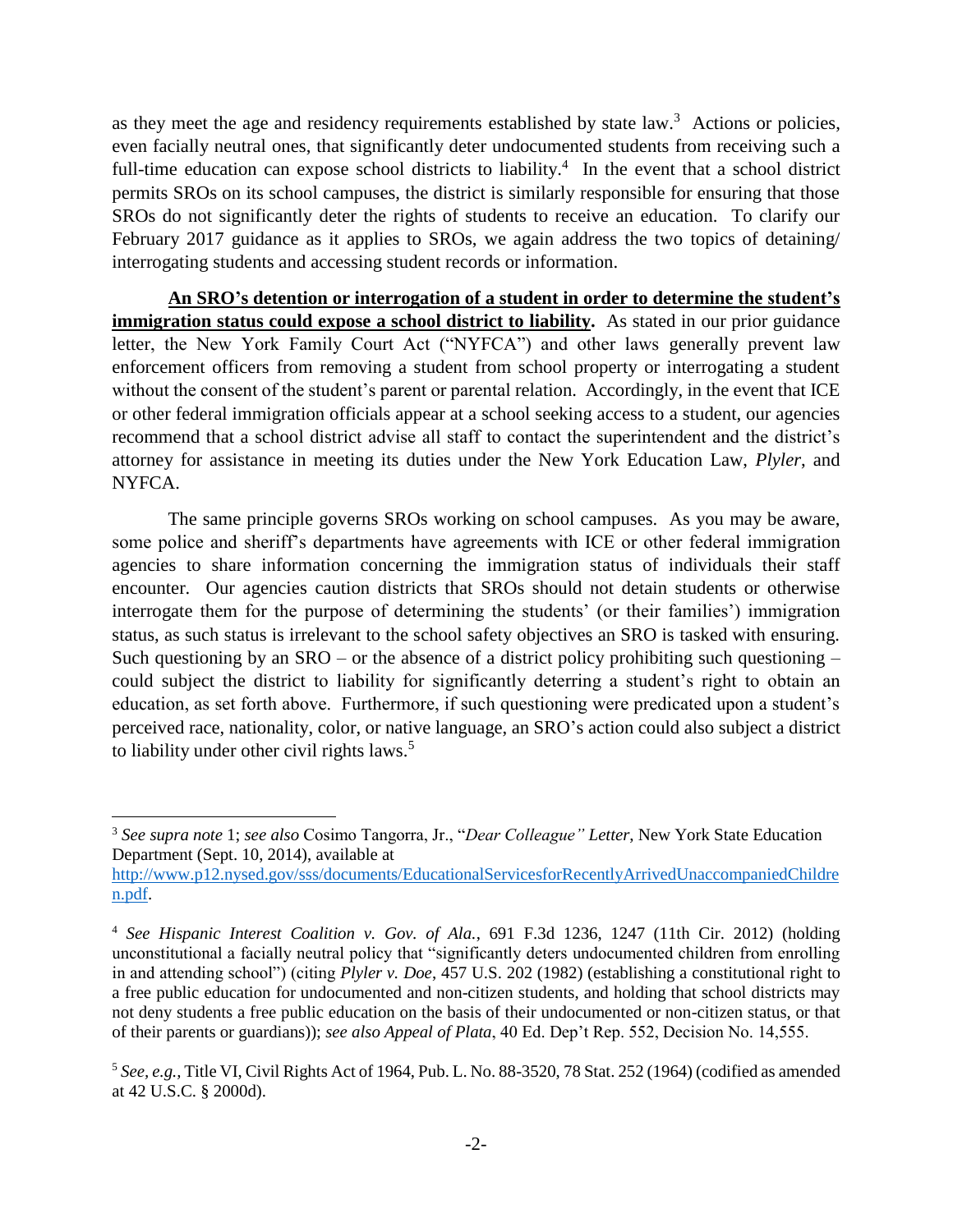Furthermore, the Fourth Amendment to the U.S. Constitution imposes limitations on an SRO's ability to question and detain students. An SRO must have, at minimum, reasonable suspicion that the student has violated a school policy or committed an illegal act that threatens the "special needs of school safety" to warrant such detaining and questioning.<sup>6</sup> In light of the constitutional right of undocumented students to obtain a public education, a student's immigration status alone could not amount to a violation of school policy and has no bearing upon school safety. Accordingly, such detention/interrogation by an SRO could expose a school district to liability for a failure to train and supervise an SRO who engages in unconstitutional practices. This risk of exposure may exists even if the SRO is formally employed by a police or sheriff's department, and not directly by the district.<sup>7</sup>

Pursuant to the newly added subdivision 10 of Education Law 2801-a, if a school district uses any SRO on campus, such use must be formalized through a "written contract or formal memorandum of understanding" between the district and the local law enforcement department.<sup>8</sup> For the reasons set forth above, our agencies strongly recommend that districts incorporate into those contracts or MOUs policies and procedures to prohibit SROs from detaining or questioning students about their immigration status.

**An SRO's access or re-disclosure of a student's educational records could jeopardize a school's federal funding.** Our prior guidance letter advised that, should a school district receive a request from federal immigration officials to access student records or information contained therein, the district should immediately consult with its attorneys in order to ensure compliance with the Family Educational Rights and Privacy Act ("FERPA"). FERPA generally prohibits

 $\overline{a}$ 

<sup>6</sup> *See* U.S. CONST. amend. IV; *see also In re Gregory M*., 82 N.Y.2d 888, 594 (1993) (holding that the lower "reasonable suspicion" standard for searching and questioning students only applies where the search is "conducted by school officials for the special needs of school security and not for a criminal investigative purpose"); *see also* N.Y.S.E.D. Counsel's Opinion 148 (Feb. 23, 1965) ("The school particularly does not have custody of pupils for the purpose of authorizing law enforcement officers or other third parties to interrogate pupils or to remove them from the premises for any purposes whatever.").

<sup>7</sup> *See, e.g., Gonzelez v. Albuquerque Pub. Sch.*, No. CIV 05-580 JB/WPL, 2006 WL 1305032, at \*3 (D.N.M. Jan. 17, 2006) (denying defendants' motion to dismiss and holding that an SRO's questioning undocumented students about their immigration status could "interfere[] with the students' access to education"). The Albuquerque Public School District ultimately settled with the students for monetary damages and significant revisions to school policies and procedures. *See also K.W.P. v. Kansas City Public Schools*, 296 F. Supp.3d 1111, 1120-21 (W.D. Miss. 2017) (denying summary judgment on a student's claim that school officials failed to properly train and supervise an SRO who detained the student in violation of his Fourth Amendment rights); *cf. Benacquista v. Spratt*, 217 F. Supp. 3d 588, 601-02 (N.D.N.Y. 2016) (denying a motion to dismiss a student's claim that the school district failed to act or supervise an SRO).

<sup>8</sup> *See* Educ. Law § 2801-a(10). At its July 2019 meeting, the Board of Regents adopted regulatory amendments consistent with the changes to Section 2801-a(10) on an emergency basis. *See* 8 N.Y.C.R.R. § 155.17(c)(xi)(a) (*available at* [http://www.regents.nysed.gov/common/regents/files/719p12a2.pdf\)](http://www.regents.nysed.gov/common/regents/files/719p12a2.pdf). Additionally, any such contract or memorandum of understanding must "clearly delegate the role of school discipline to the school administration." Educ. Law § 2801-a(10); *see also* 8 N.Y.C.R.R. § 155.17(c)(xi)(a).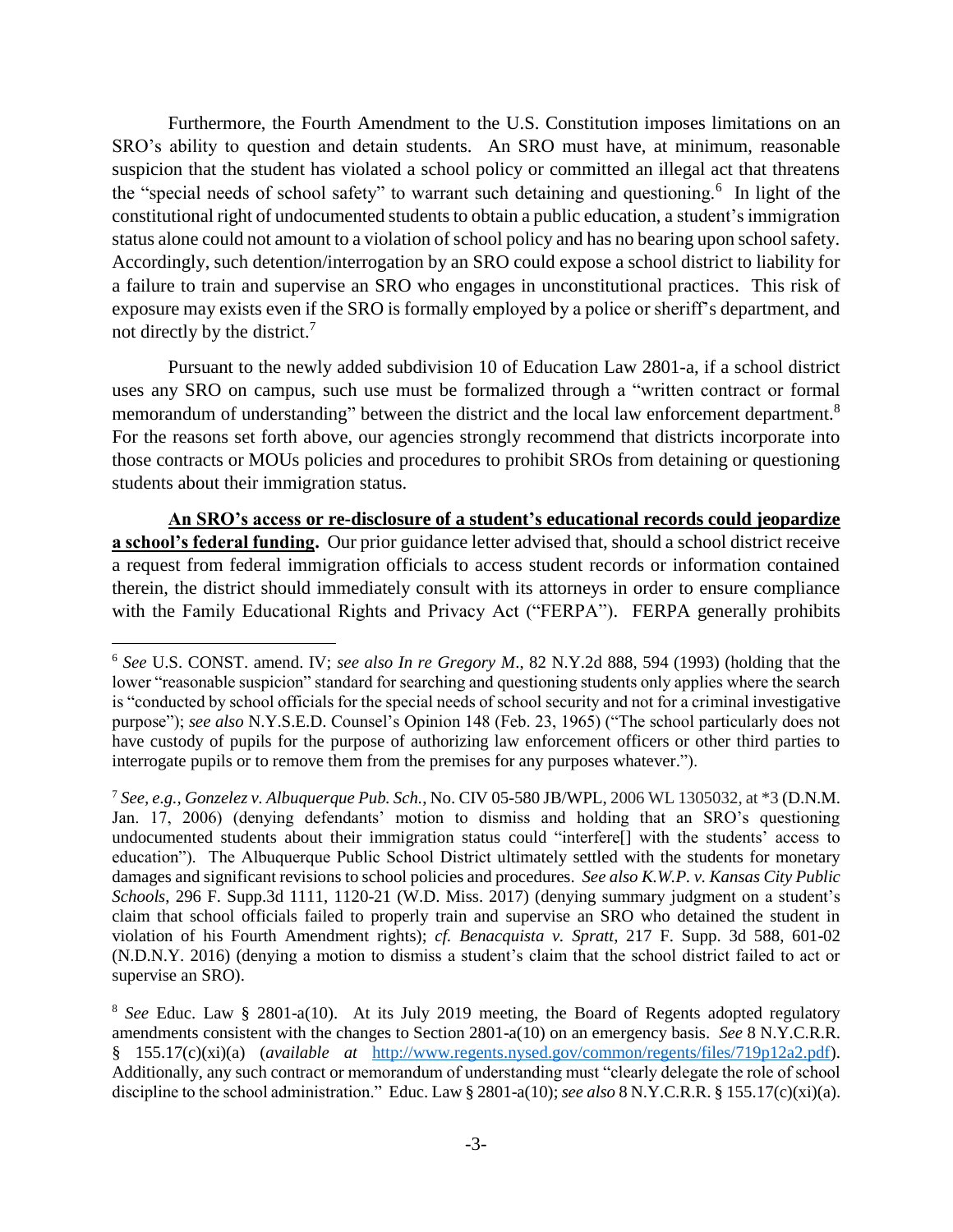educational agencies and institutions—*i.e.*, school districts and their schools—that receive federal funds from releasing personally identifiable information ("PII") from a student's educational record without written consent from a parent/eligible student over the age of eighteen.<sup>9</sup>

The same general principles apply in the event that an SRO, operating on a school campus, seeks access to a student's educational records for the purpose of determining the student's immigration status. Unlike federal immigration officials, an SRO may—under certain circumstances—be considered a school official who is permitted access to student educational records and PII, without student/parental consent, pursuant to FERPA. In order to qualify as such a school official, however, an SRO must: (i) perform an institutional service for which the school or district would otherwise use employees (*e.g.*, ensuring school safety); (ii) be under the "direct control" of the school or district regarding the use and maintenance of education records—*e.g.*, through a written contract or MOU—that establishes data use restrictions and protection requirements; (iii) be subject to FERPA's use and re-disclosure requirements limiting the use of student PII to the purpose for which the disclosure was made—*i.e.*, to promote school safety—and prohibiting re-disclosure of such PII to others; and (iv) meet the criteria specified in the school or district's annual notification of FERPA rights for being school officials.<sup>10</sup>

Significantly, SROs who qualify as school officials may only use PII for the legitimate educational purpose for which the information was sought—that is, to promote school safety and the physical security of students. Further, an "SRO who is acting as a school official under FERPA may not re-disclose, without appropriate consent, PII from education records to outside parties, including other employees of his or her police department, who are not acting as school officials," unless such re-disclosure falls into a narrow FERPA exemption.<sup>11</sup> In light of the constitutional right of all students—including undocumented students—to obtain a public education, an SRO's request to access educational records to determine a student's immigration status would not constitute a legitimate educational purpose authorizing such access. Similarly, an SRO who managed to obtain such student information is not authorized to re-disclose that information to other law enforcement officers or federal immigration officials.

As noted above, districts that employ, contract with, or otherwise retain SROs to operate on their campuses, must enter written contracts or MOUs with the local law enforcement departments from which those SROs originate. Our agencies strongly encourage districts to incorporate into such contracts or MOUs restrictions on accessing and re-disclosing student PII in keeping with the principles set forth above. Districts should also ensure that their annual notification of FERPA rights to parents and communities clearly discloses (i) the district's

l

<sup>9</sup> *See* 20 U.S.C. §§ 1232g(b)(2)(A), 1232g(d).

<sup>10</sup> *See* 34 C.F.R. § 99.31(a)(1)(i); *see also* U.S. Dep't of Education, Privacy Technical Assistance Center, *School Resource Officers, School Law Enforcement Units, and the Family Educational Rights and Privacy Act (FERPA)* ("SROs and FERPA"), Question 15, at pp. 11-12, available at: [https://studentprivacy.ed.gov/sites/default/files/resource\\_document/file/SRO\\_FAQs\\_2-5-19\\_0.pdf.](https://studentprivacy.ed.gov/sites/default/files/resource_document/file/SRO_FAQs_2-5-19_0.pdf)

<sup>&</sup>lt;sup>11</sup> *See id.*, SROs and FERPA, at pp. 11-12.